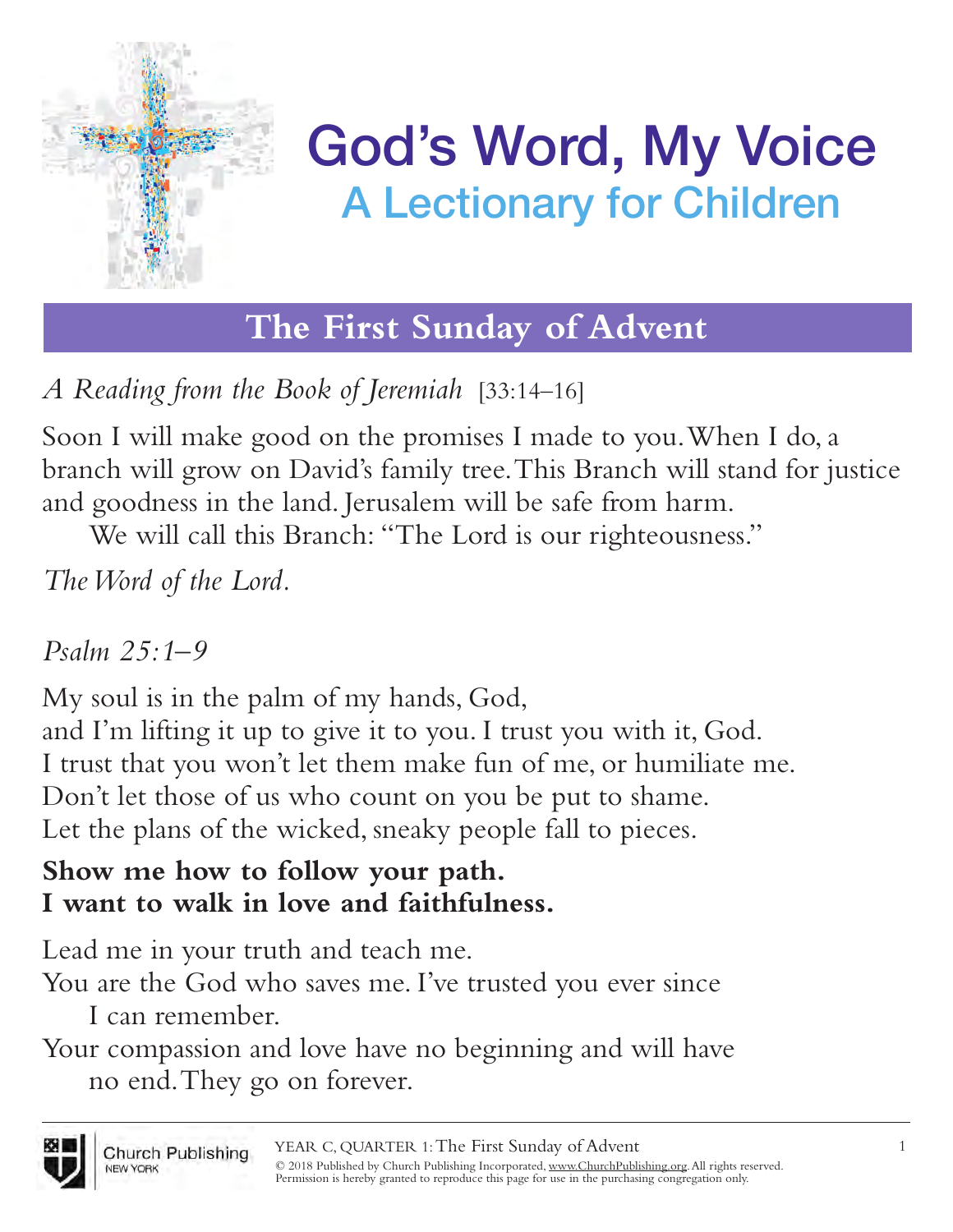Don't remember the things I've done wrong.

Instead remember that you love me because you are kind and good.

#### **Show me how to follow your path. I want to walk in love and faithfulness.**

God, you are gracious and the only one who can teach us the right way to live. You are willing to guide those who are willing to learn. The paths that lead in your direction are love and faithfulness. Those who are in relationship with you will always walk in

your direction.

#### **Show me how to follow your path. I want to walk in love and faithfulness.**

*A Reading from the Second Letter of Paul to the Thessalonians* [3:9–13]

There's no way we can thank God enough for the joy you bring into our lives. We pray constantly for you, hoping we can be face to face soon to encourage you. I pray God can find a way to let us come see you soon. May God increase your love for each other, and make it overflow into your lives. May God make your hearts strong until the time Jesus comes again.

*The Word of the Lord.*



i *The Holy Gospel of Our Lord Jesus Christ According to Luke* [21:25–36]

Jesus said, "At the end, there will be signs in the moon and stars and the sun. The people of the earth will be confused and overpowered by the sea and the waves. People will be scared to death at what is happening to God's world. Then the Son of Man will come in a cloud with power and

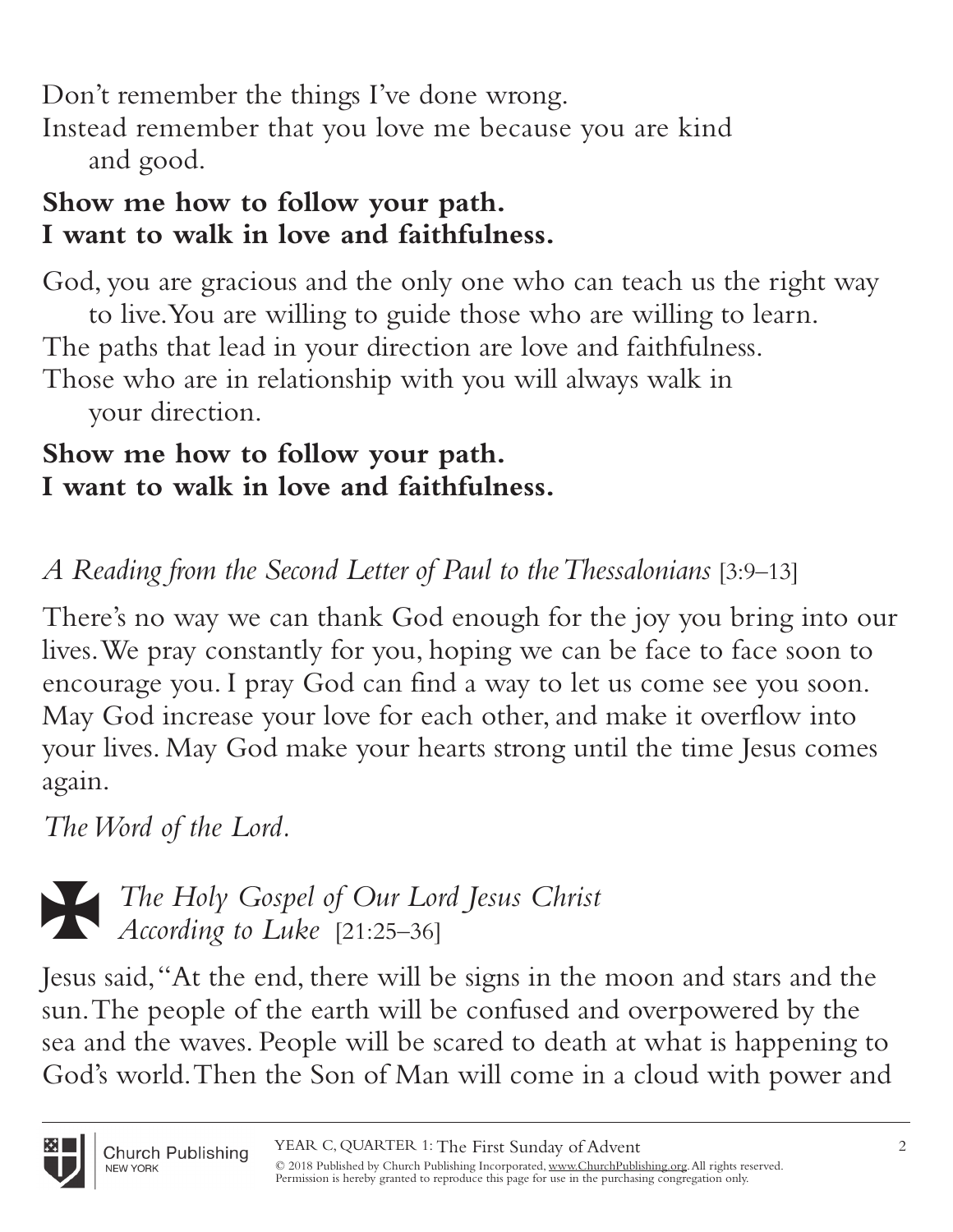glory. When you see these things take place, stand up tall and watch what happens, because that means your redemption is close."

Then he said this: "You know when the trees sprout leaves that means summer is near. When you see the signs I just told you about, you will know that the kingdom of God is near. I'm telling you, it's beginning to happen even as I speak. Heaven and earth will pass away, but the words I say to you will not.

"Watch out so your hearts are not weighted down with the worries of this life and that you are not caught unprepared like you've walked into a trap. Lots of people all over the world will be surprised by all this. But not you. I want you to be always

on alert, praying that you have strength enough to escape what will happen and that you can stand up straight before the Son of Man."

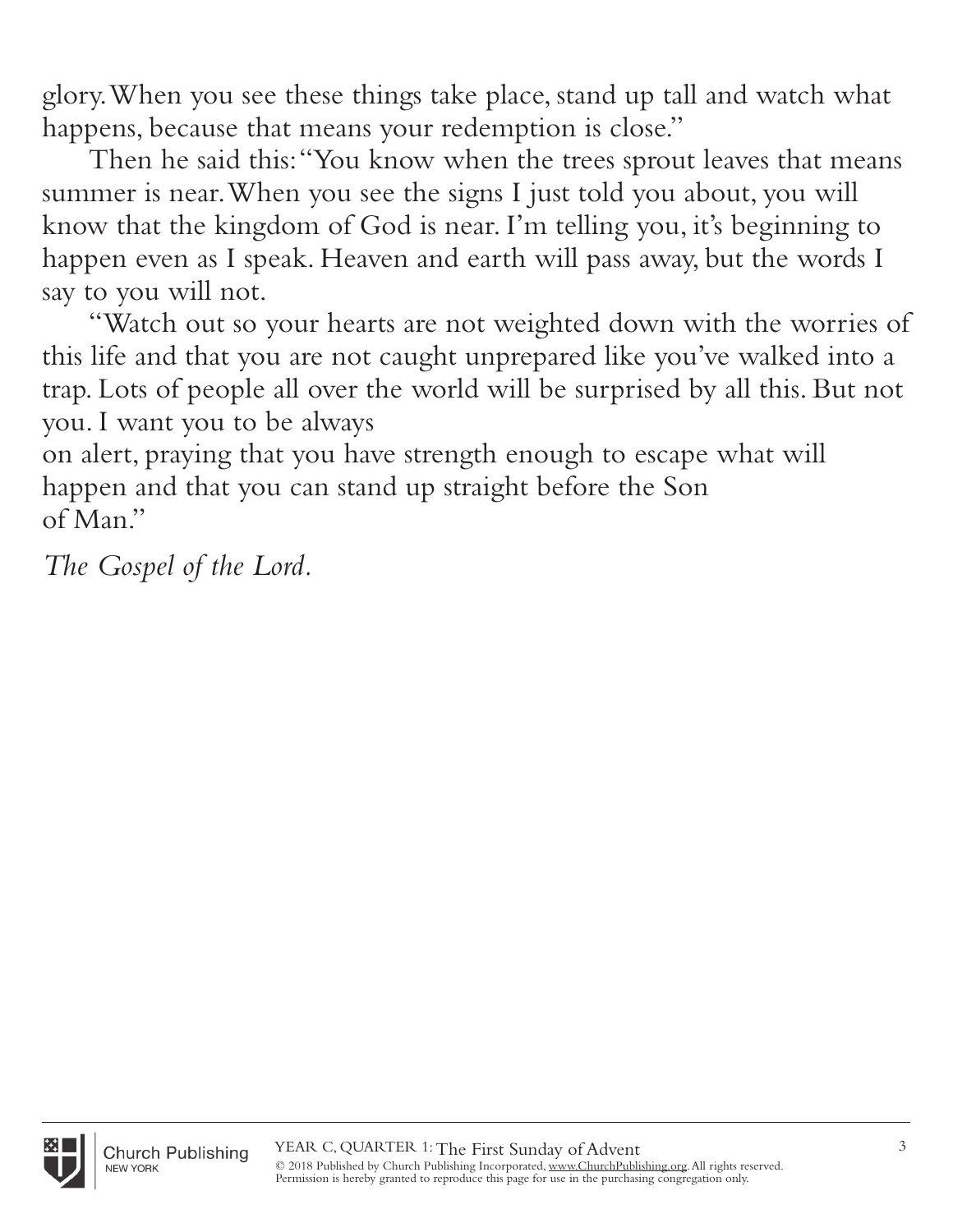

# **The Second Sunday of Advent**

*A Reading from the Book of Baruch* [5:1–9]

You don't need to wear your sadness like a jacket anymore, Jerusalem. Put on the beauty of God's glory instead and wear it forever. God will give you a robe of righteousness to wear. And a tiara glowing with God's goodness will be put on top of your head. God will show your beauty to everyone under the sun. And God will give you a new name, "Righteous Peace, Godly Glory."

Stand up tall, Jerusalem. If you look to the east you will see all your children gathered because God called them together. They will rejoice that God has remembered them. Their enemies had taken them away, but God will bring them back to you as he promised like kings carried in glory on their royal thrones.

God has ordered all the highest mountains to be lowered. And the valleys will be filled up to make the ground level. That way, Israel can walk back safely to where she belongs. The forests will provide shade for her at God's command. And God will be leading the parade back to Jerusalem with the light of his goodness that makes him glow from the inside.

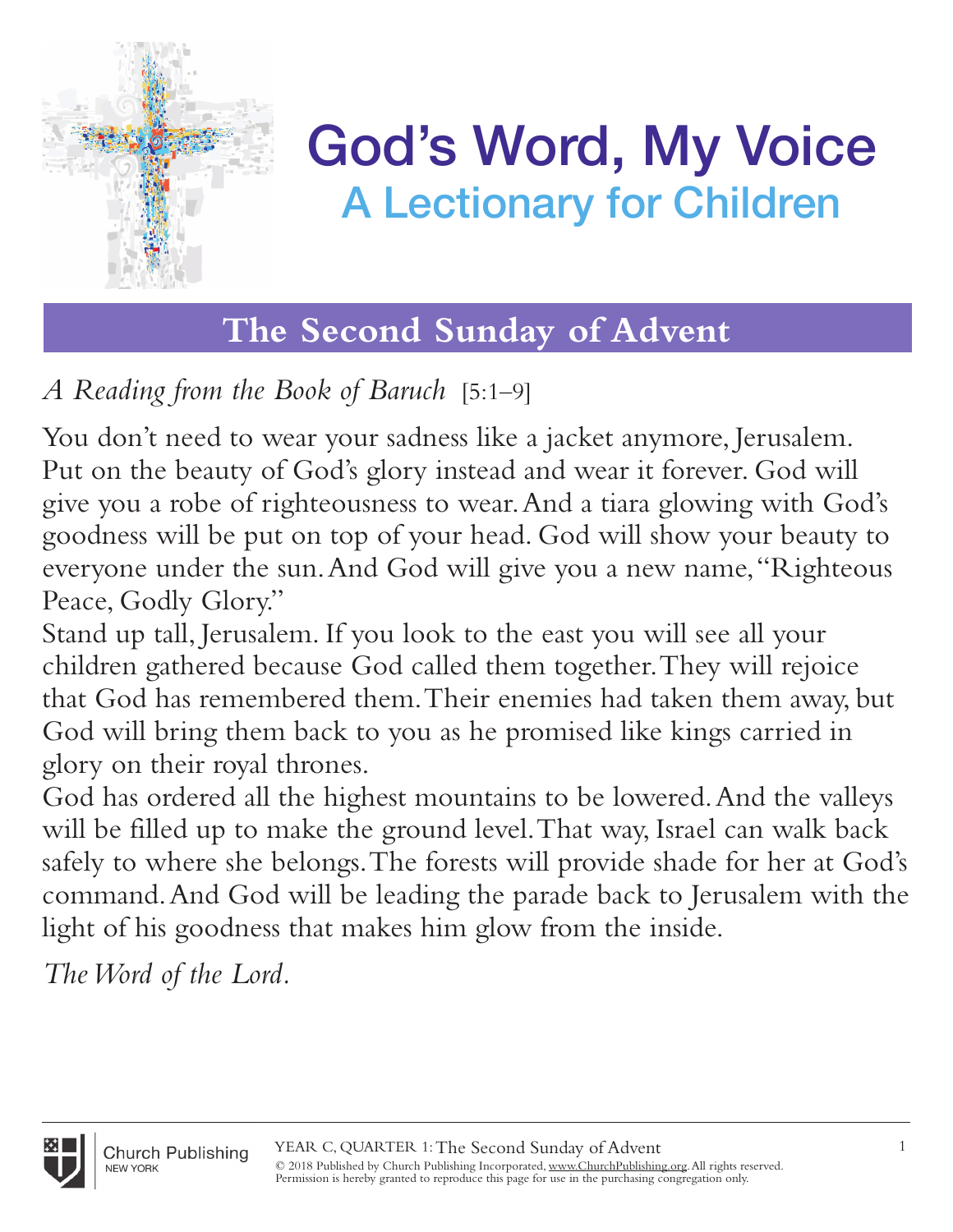### *Canticle 16: The Song of Zechariah* [Luke 1:68–79]

Praise be to God; he's come to set his people free. God has sent us someone to save us, born in King David's family. The prophets from long ago promised that he would do this, that he would keep his people safe from their enemies. He said he'd be merciful and would remember the promise he made to our father Abraham, to set his people free. His people are free to worship him without fear. And they're holy and righteous in his sight now and forever. You, my little one, will be called God's prophet, because you will be making the way ready for God. You will tell the people about salvation, and the forgiveness of their sins. Our God is good and kind, and in the morning the dawn's bright light will break upon us and flood our darkness with glorious light, it will drown the shadow of death and make us walk on paths of peace.

### *A Reading from the Letter of Paul to the Philippians* [1:3–11]

Every time you cross my mind, I thank God for you, and I think about you all the time! I am praying for you constantly. I know for sure that the one who started you off on this good path will get you where you belong by the time Jesus comes. I know that you hold me in your heart and you share in God's grace with me. It's helped me when I was in jail and defending myself in court. God knows how much I'd like to be with you.

Here's what I pray for you: that the love you share will overflow from your hearts, and that more and more you will know and have the wisdom to choose what is best. That way you can complete God's good work in you and be who Jesus meant for you to be to the glory of God.

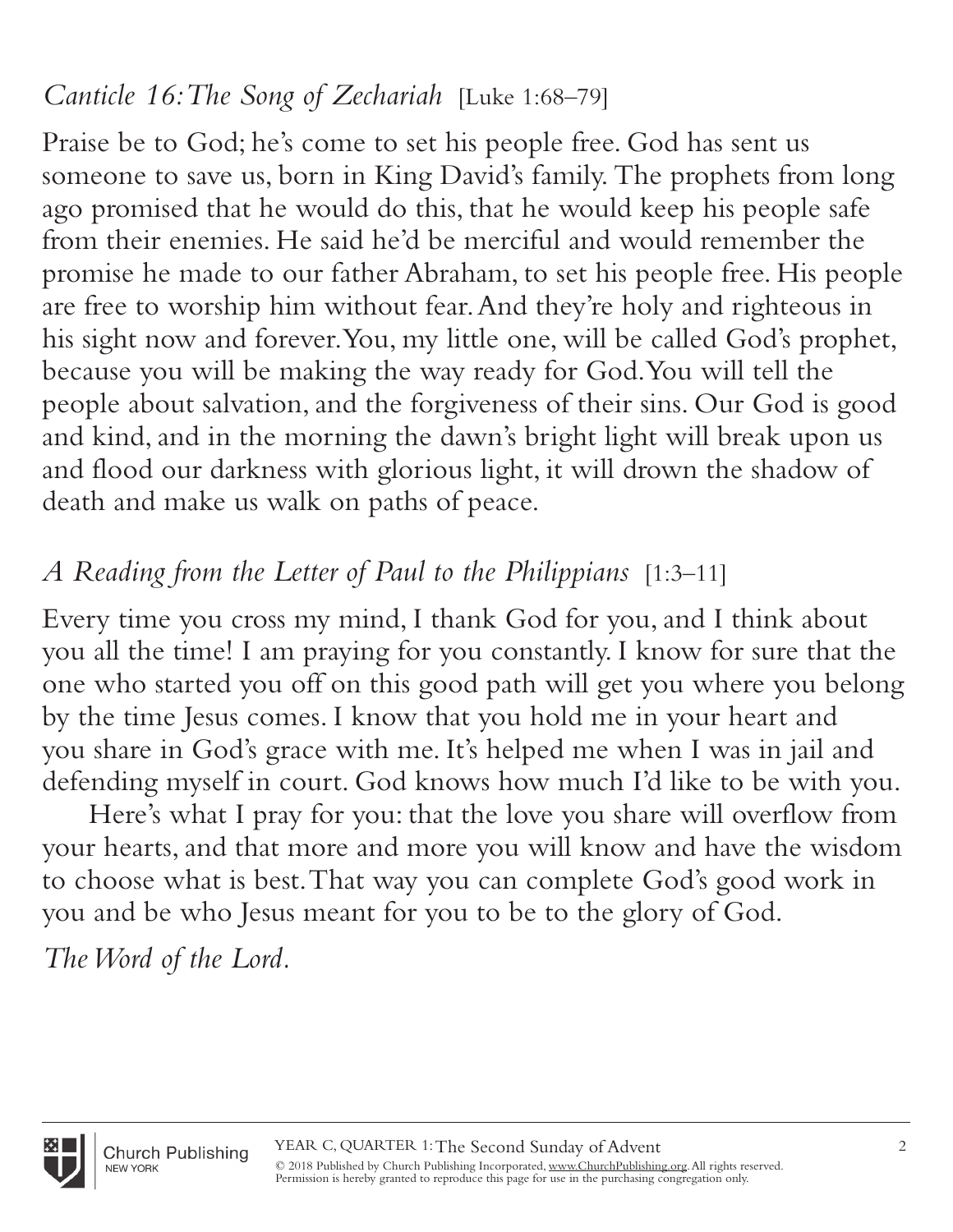# i *The Holy Gospel of Our Lord Jesus Christ According to Luke* [3:1–6]

When Tiberius had been emperor for fifteen years, and when Herod was the governor in Galilee, the Word of God came to John who lived in the wilderness. He wandered all over the region by the Jordan River, telling people to be baptized and wash themselves of their sin. The prophet Isaiah talked about

him a long time ago: "I hear a voice crying out in the desert,

'Get ready for God to come. Straighten the paths. Build up the valleys and lower the mountaintops. Make the crooked places straight and the rocky roads smooth. Then everyone will see God's salvation.'"

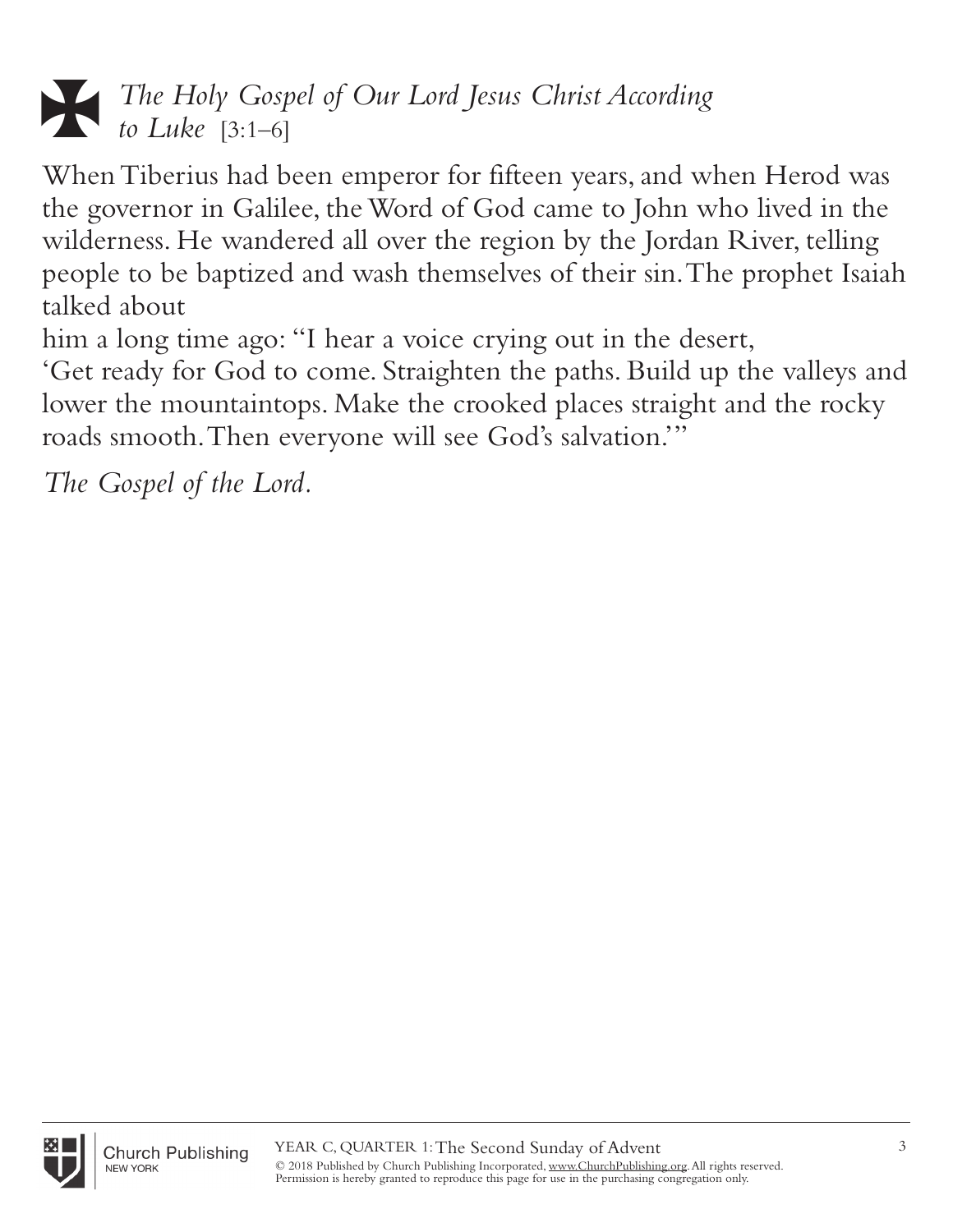

# **The Third Sunday of Advent**

*A Reading from the Book of Zephaniah* [3:14–20] Sing as loud as you can, O daughter Zion; go ahead and shout, O Israel! Rejoice and exult with all your heart, O daughter Jerusalem! God has taken away everything and everybody that could hurt you. God is right beside you and you don't have anything to be afraid of or worry about anymore. God has won the day. He will rejoice over you with gladness, he will renew you in his love; he will join you in singing loud and long. God says: I will take care of the disasters, and I will deal with the people who want to put you down. I will save those who can't keep up with you and gather the people on the fringes of your community, and I will change their shame into praise and make their name famous all over the earth. I will bring you home, and make you special among all the peoples of the earth.

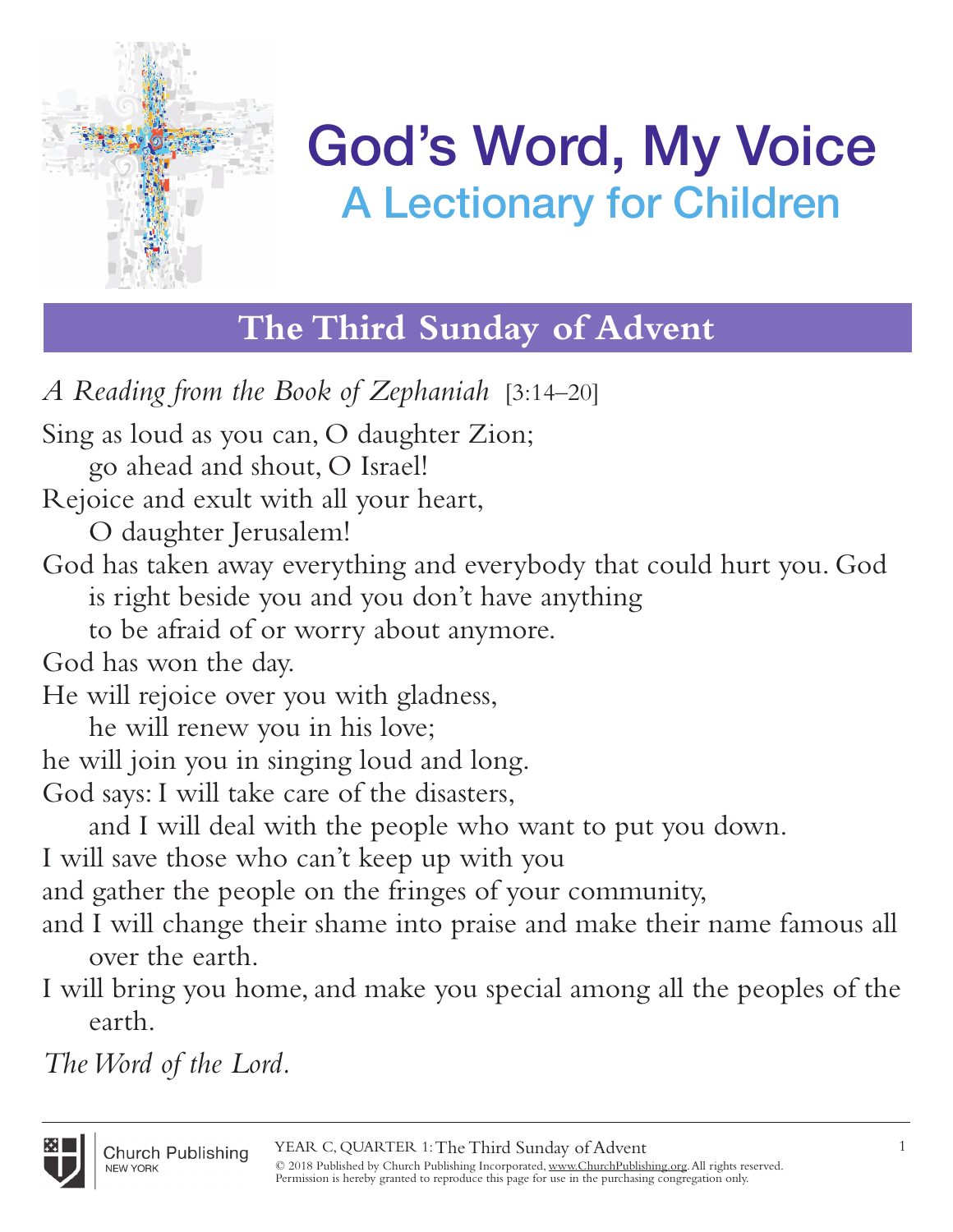*Canticle 9 The First Song of Isaiah* [Isaiah 12:2–6]

- For sure, you are the one who saves me. I'm not afraid, God, when I trust in you.
- I can count on you. I just hold on tight and you defend me.
- There is always water in the well of salvation to drink.
- And I'm happy to call out your name and give you thanks out loud.
- Tell everyone what God has done, people. Don't let them forget God's name.
- Sing whenever you can about God.
- Ring all the bells in Zion and keep them ringing because the Holy One is right there with you.

# *A Reading from the Letter of Paul to the Philippians* [4:4–7]

Celebrate God. Always. Rejoice and let people see the smiles on your faces and the deep joy in your hearts. Be gentle with everyone. God is near. Don't let your worries overwhelm you. Instead of worrying, take your concerns and prayer requests to God. And don't forget to thank him while you're at it. May God's peace, which is beyond our ability to understand, hold your hearts and minds close to Christ Jesus.

*The Word of the Lord.*



i *The Holy Gospel of Our Lord Jesus Christ According to Luke* [3:7–18]

Crowds of people came to the desert to be baptized by John the Baptist. Sometimes he would yell, "You are just a pile of snakes! If you want to turn your lives around, let me see you do it. Don't think just because Abraham was your ancestor you'll get away easy. God could turn these rocks into the children of Abraham. You're nothing special."

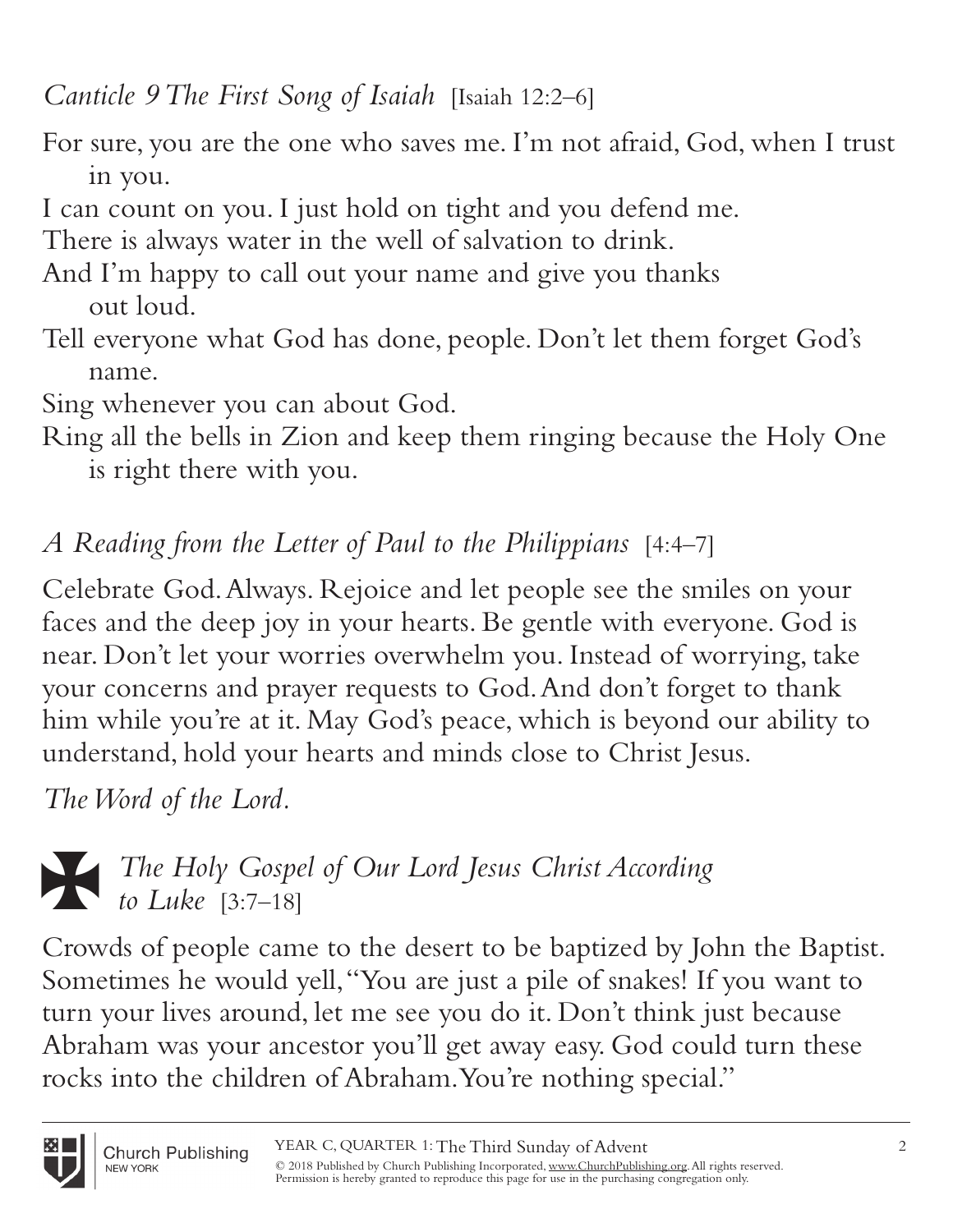The crowds said, "What do you think we should do then?" John said, "If you have an extra coat, give it to someone who has no coat at all. If you have plenty of food, share it." Tax collectors, who used to cheat people, would come to be baptized. "What should we do, John?" John would say, "Don't collect more money from people than you should."

Soldiers would say, "And what about us? How do we turn our lives around?" John would tell them, "Don't squeeze money out of people just because you have power over them. Be satisfied with the money you earn."

John had filled the hearts of people full of hope. And they wondered if he might be the One they were waiting for to save them.

John made sure they knew that he was *not* the Messiah. "I just baptize you with water. The Messiah is much more powerful and will baptize you with the Holy Spirit and fire. He will make things right."

That was good news to people's ears and hearts.

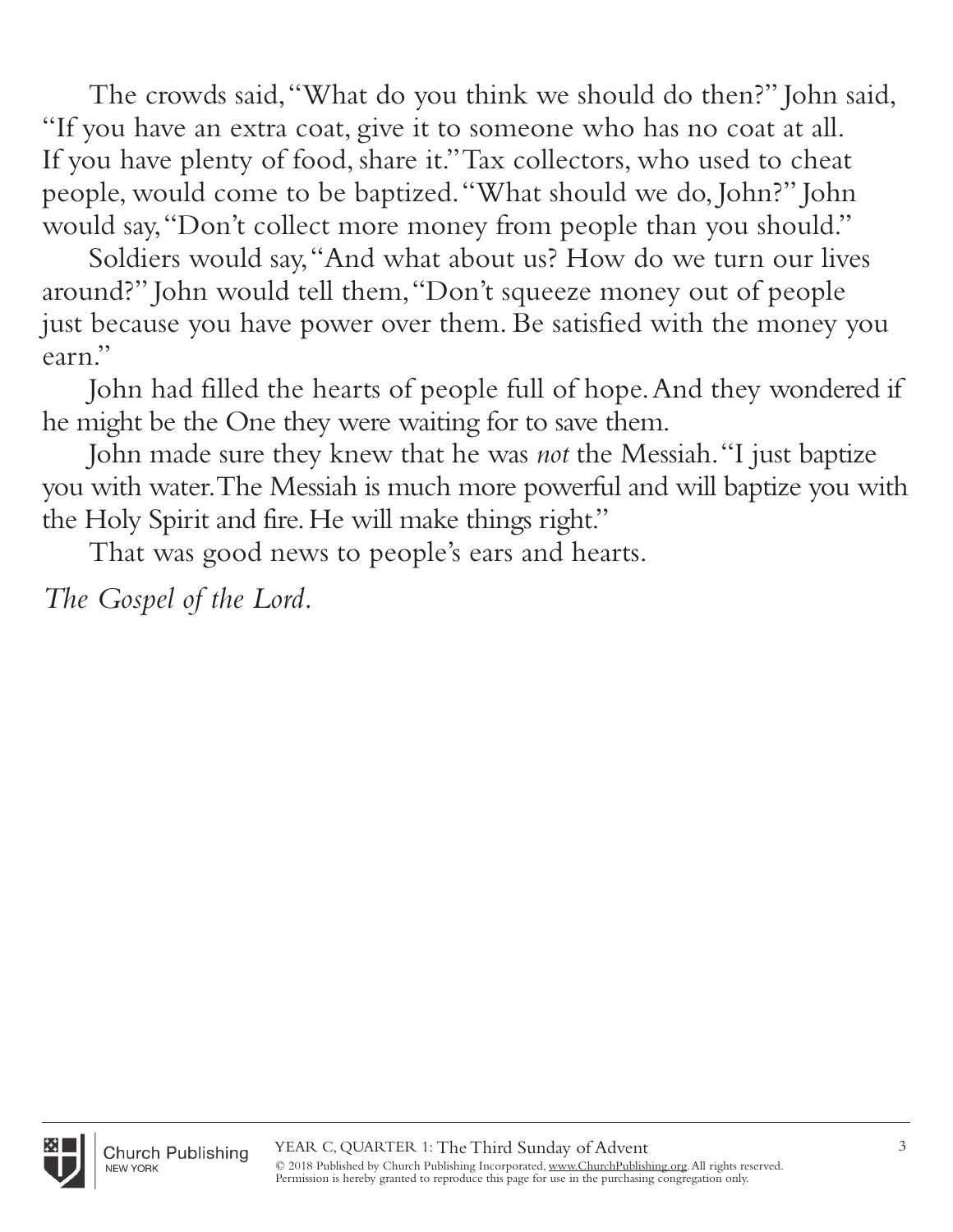

# **The Fourth Sunday of Advent**

# *A Reading from the Book of Micah* [5:2–5a]

It's you, Bethlehem! You're the tiny town from which the leader of Israel will come. He comes from a distinguished and ancient family. His people have been wandering for a while, but they will come home soon. And then they will be well fed and cared for when their strong, good leader is with them. Then, they'll live in a safe place, because their leader will be honored all over the world as a peacemaker.

*The Word of the Lord.*

*Canticle 15 The Song of Mary* [Luke 1:46–55]

My soul is so happy. I can't stop singing about God's kindness to me, a lowly servant.

From now on, everyone will know that I have been blessed.

# **God has done great things for me and God's name is holy.**

God's heart goes out to those who walk the right way, in every generation, young and old.

God is strong enough to scatter proud people in every direction.

God picks up those who think they're better than anyone else, and flings them off their fancy chairs, but he picks up those who are sad and lifts up their chins so they can hold their heads high again.

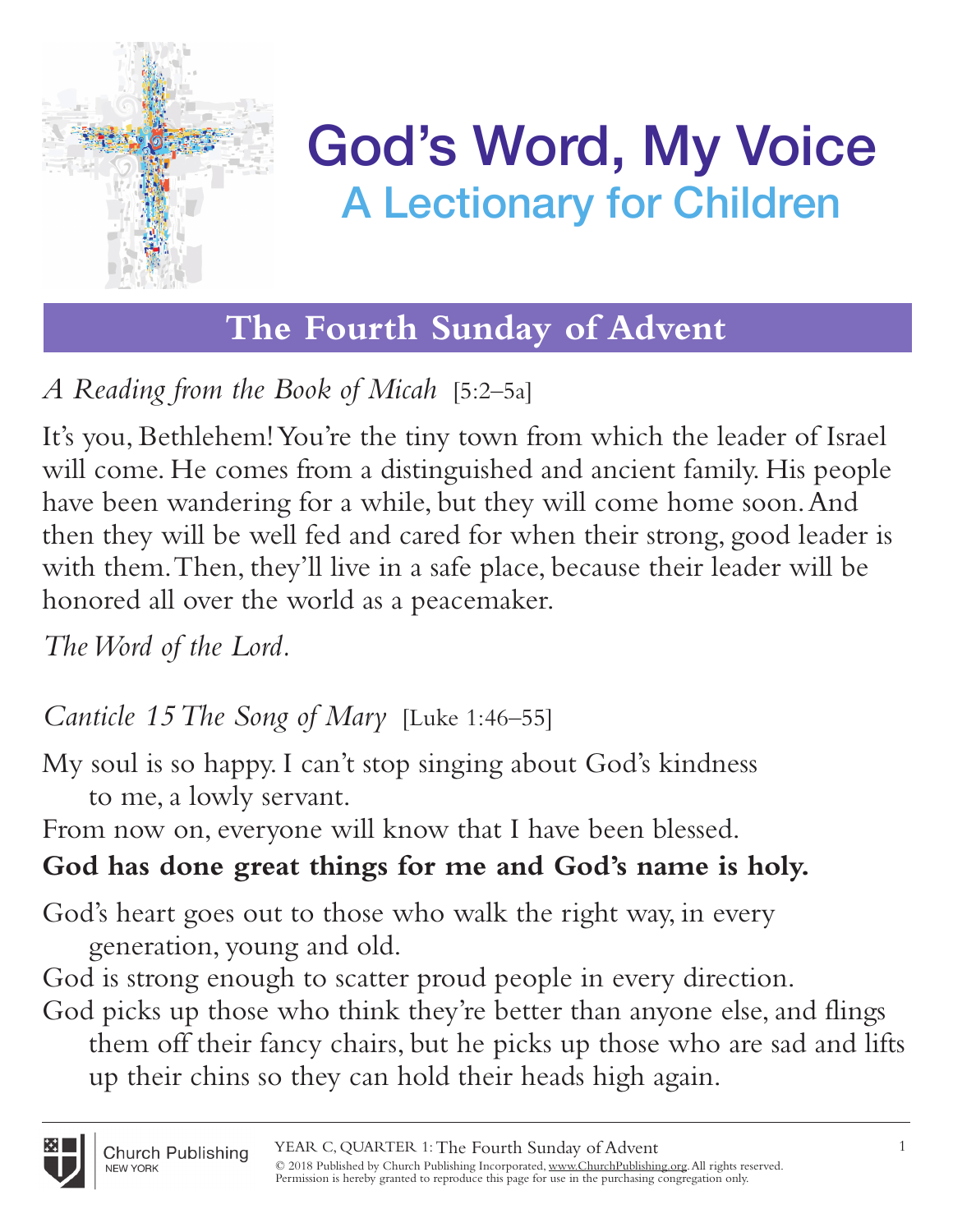### **God has done great things for me and God's name is holy.**

God feeds hungry people the best food they've ever eaten.

And when people with too much get in line, God says, "Enough already."

- God remembers his promise of mercy and has come to help out the people in Israel.
- God promised mercy to our ancestors, to all of Father Abraham's children forever.

### **God has done great things for me and God's name is holy.**

# *A Reading from the Letter to the Hebrews* [10:5–10]

When Christ came into the world, this is what he said: "God doesn't want sacrifices and offerings, instead God prepared a body for me to live in and do his will." God got rid of the sacrifices and offerings and replaced them with what Christ Jesus did. By God's will, you and I have been made okay in God's sight, through Jesus Christ's body, which he offered for our sake, once and for all.

*The Word of the Lord.*



i *The Holy Gospel of Our Lord Jesus Christ According to Luke* [1:39–45]

Mary ran to see her cousin Elizabeth who lived in the hill country. When she cried out, "Elizabeth, it's so good to see you!" the baby in Elizabeth's belly jumped up and down.

Elizabeth all of a sudden was filled with the Holy Spirit and yelled, "You are so blessed, Mary! And the little one inside you is blessed as well. How God must love me to send the mother of my Lord to visit me. As soon as I heard your voice, this little guy inside me jumped up and

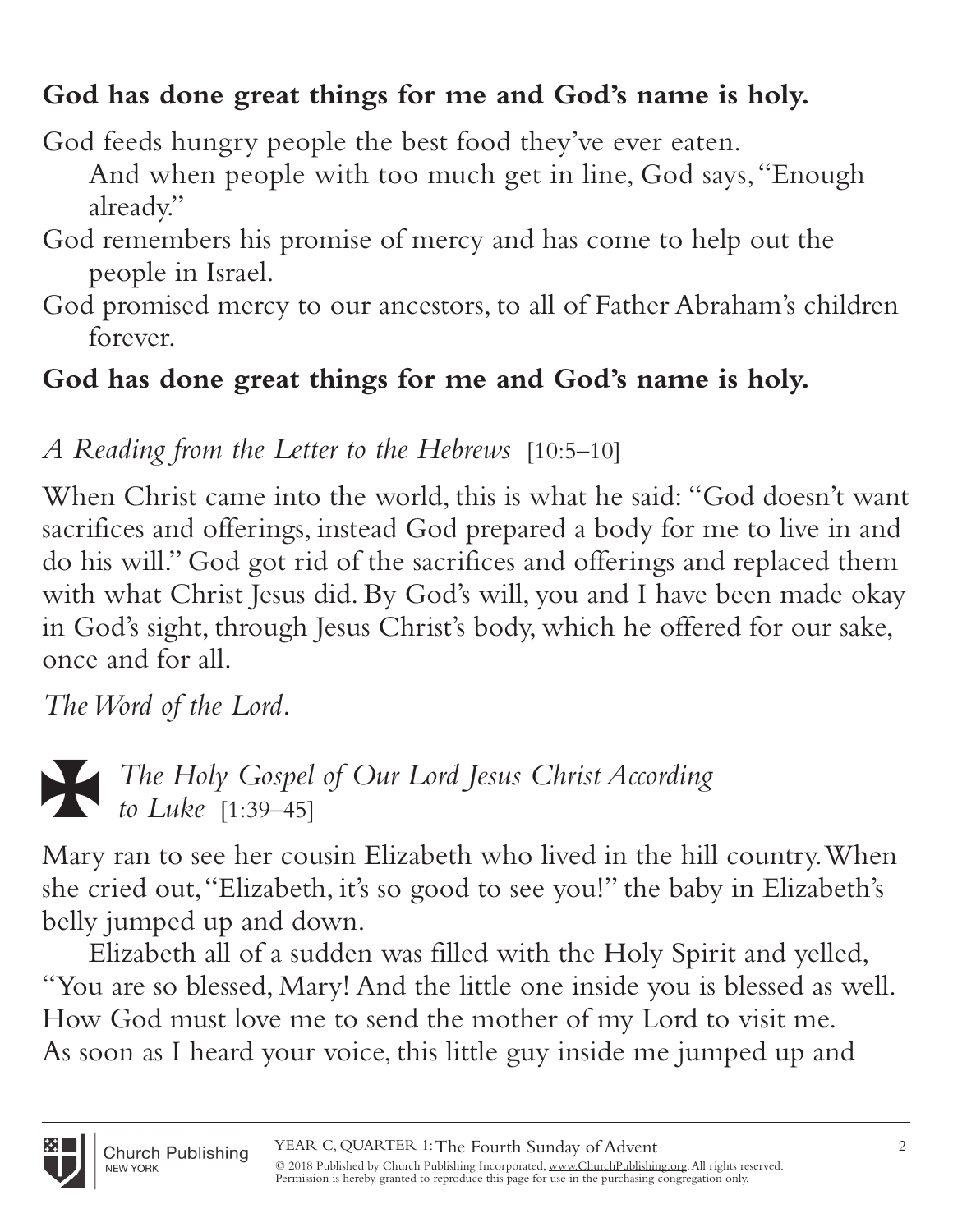down for joy. This is just as God said it would happen, and we are both so blessed to see things work out this way. God is good to us indeed."

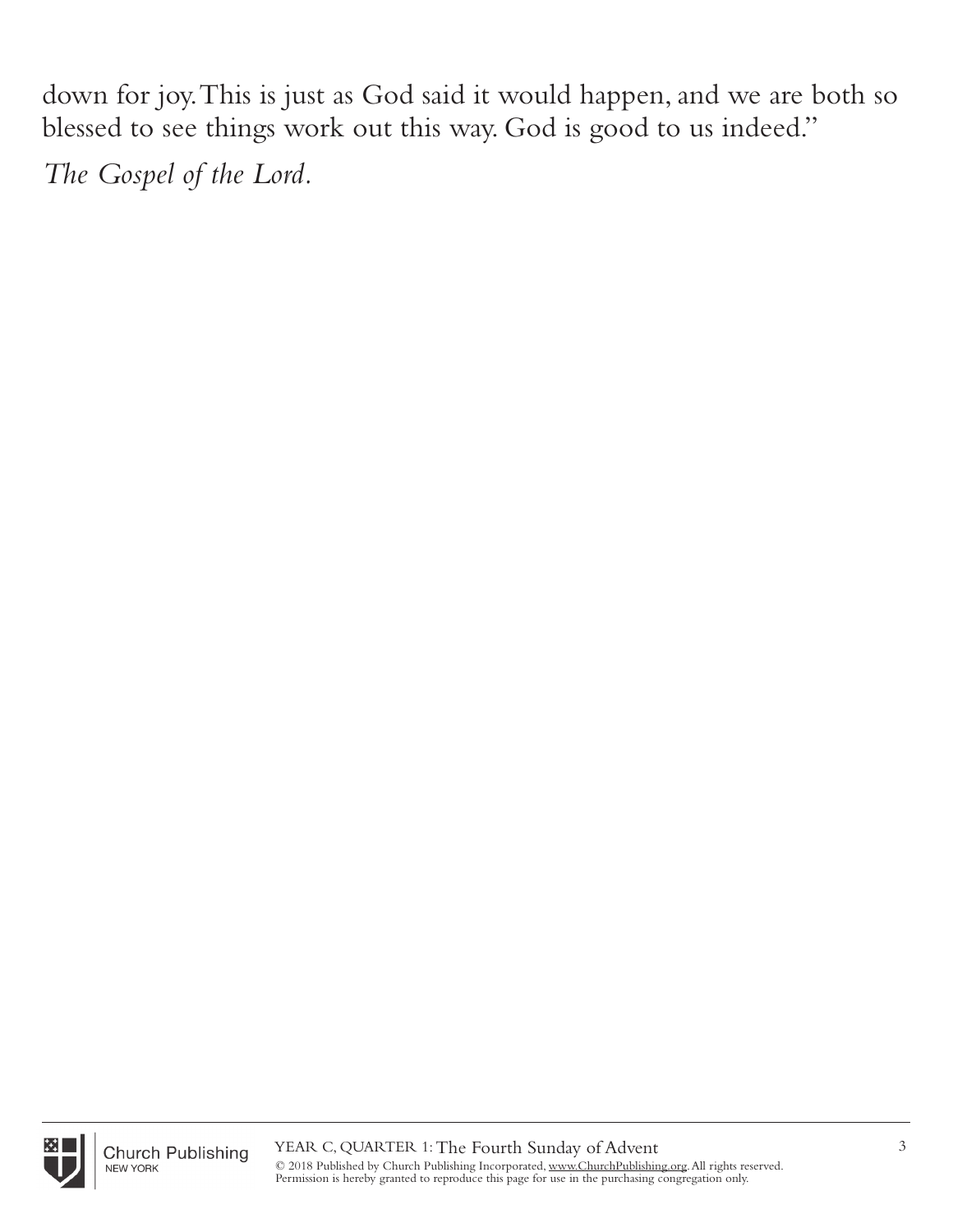

## **The Nativity of Our Lord, Jesus Christ: Christmas Day**

# *A Reading from the Book of Isaiah* [9:2–7]

The people who have been walking in the dark for so long have finally seen a great light. You have pumped them up and expanded their joy. They are as happy as people who have harvested a fabulous crop and won't go hungry this year, as happy as people are opening birthday presents, or dividing up found money. They no longer feel like they're pulling someone else's wagon. It's time to throw the boots of the soldiers and their bloody clothes in the fire.

A baby boy has been born for us. He will be someone whom we respect and look up to. And his name is Mighty God, Prince of Peace. His influence will keep growing until there is no end of peace for the family of King David and all who followed him. This baby boy will develop a nation held together with justice and goodness now and always.

*The Word of the Lord.*

#### *Psalm 96*

I've got a brand new song to sing to God.

Everyone, join me in singing it.

- I'll sing my new song to God and tell everyone God's news
	- is the best news ever.

I'll tell people I meet about God's goodness and the wonderful things he does.

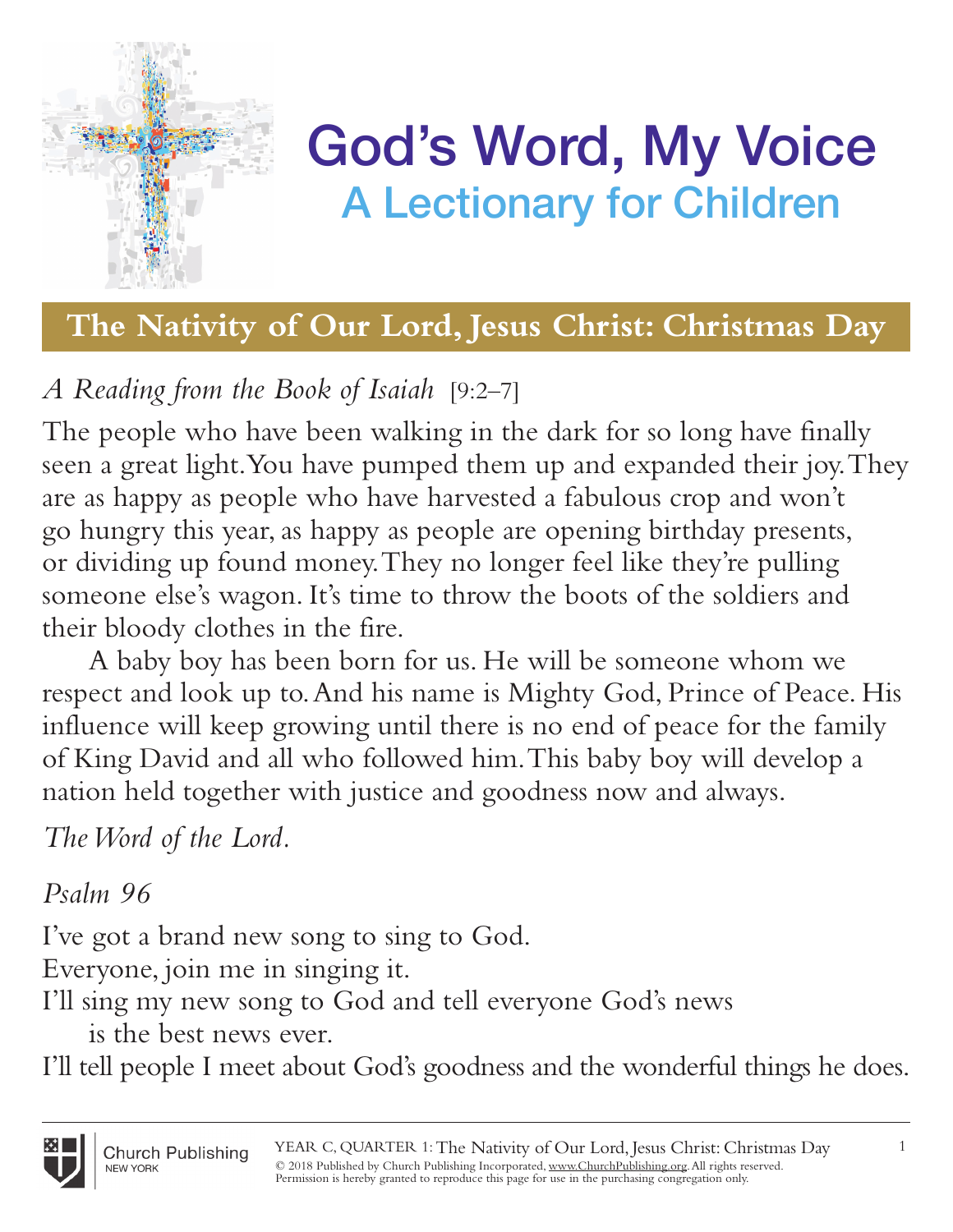There really isn't anyone or anything like God. Which is one reason I love God**.** 

#### **I've got a brand new song to sing to God. Everyone, join me in singing it.**

Other people might think money or family or their job is more important, but it's God who made everything they have and everything there is.

So give your attention to God because God deserves it.

Worship God when you see how beautiful the clouds are, or a rainbow in the sky, or a perfect little snowflake.

#### **I've got a brand new song to sing to God. Everyone, join me in singing it.**

Tell everyone you know about God's goodness and power that he uses to help people.

Even the sky and the stars praise God.

The sea roars and the fields and even the trees shout for joy when they see God coming.

God is good, and God wants us to be the good the world can see.

#### **I've got a brand new song to sing to God. Everyone, join me in singing it.**

### *A Reading from the Letter of Paul to Titus* [2:11–14]

For the grace of God has appeared, saving all of us from ourselves, training us to want goodness, and to live lives that are self-controlled, decent, and kind, while we wait for the hope and glory of our great God and Savior, Jesus Christ. Jesus gave himself for us so that we might be passionate for integrity and justice.

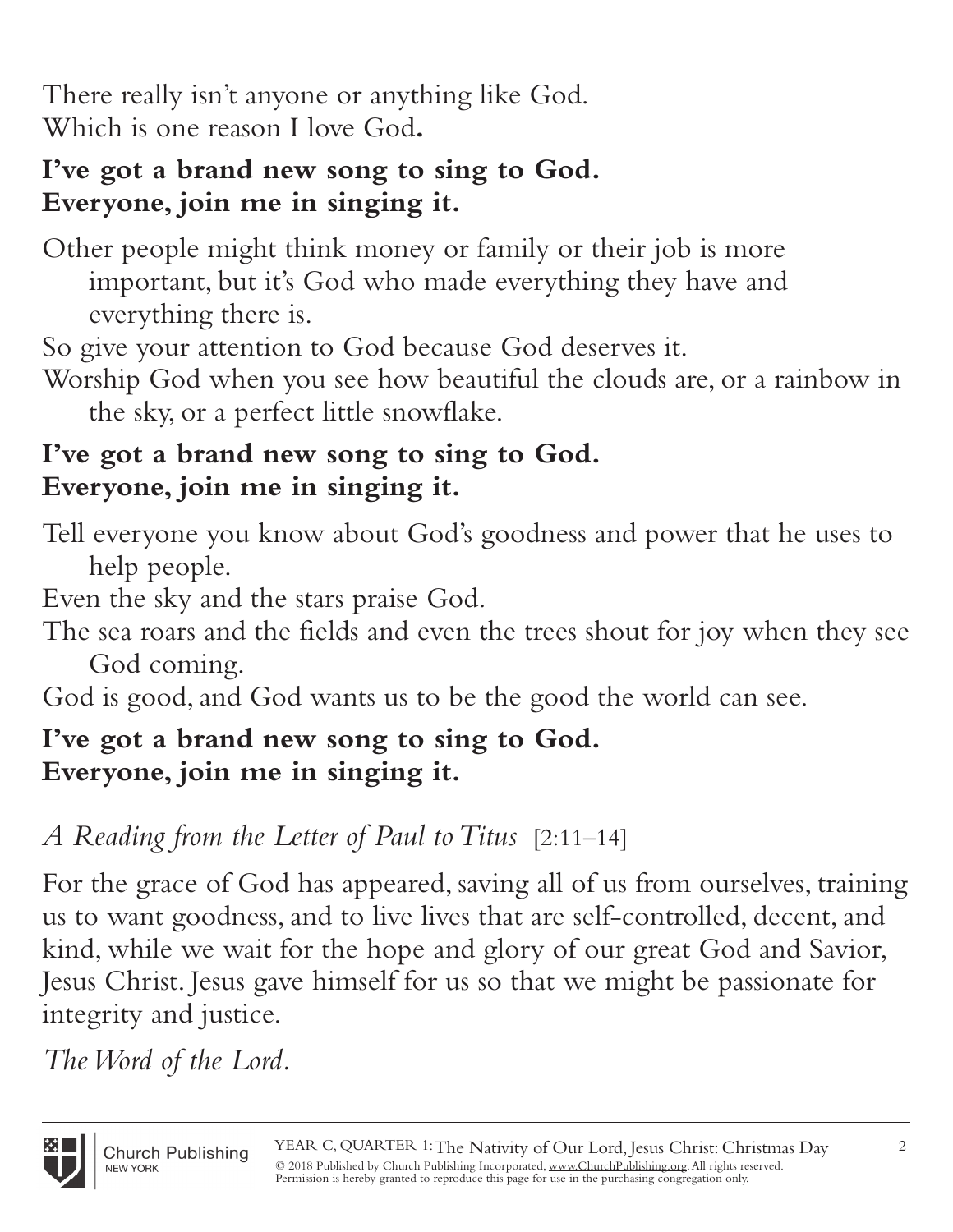

In order to count how many people there were so that he could tax them, the emperor told everyone to go to their hometowns to be counted. So Joseph went with Mary, his fiancée, who was expecting a baby at any time, from Nazareth to Bethlehem. His family was descended from King David, and King David had lived in Bethlehem. While they were there, Mary delivered a baby boy, wrapped him up tight, and laid him in a feed trough in the barn where they were staying because the inns were all full.

Meanwhile, in the fields, shepherds were watching their sheep during the night. All of a sudden an angel stood right in front of them, and God's glory was shining all around and they were scared to death. The angel told them not to be afraid because there was only good news. "This news is so good," the angel said, "that everyone will be happy. Today in the city of David, the Savior whom everyone's been waiting for was born. I want you to go find him. Here's how you'll know he's the right baby: He'll be lying in a feed trough all wrapped up in strips of cloth"

When the angel said that, the skies burst into song, and angels filled up the entire sky, praising God and saying, "Glory to God in the highest heaven, and peace to those on earth whom God loves."

When the angels had gone back to heaven, the shepherds said to each another, "Let's go to Bethlehem and find this baby boy they were talking about." So they ran and found Mary and Joseph, and the baby lying in the feed trough, just as the angel had told them. They told Mary and Joseph what the angel had said, about who this child was and would become. Everyone was amazed at their story. But Mary kept this entire story in her heart. The shepherds praised God for all that had happened that night, and